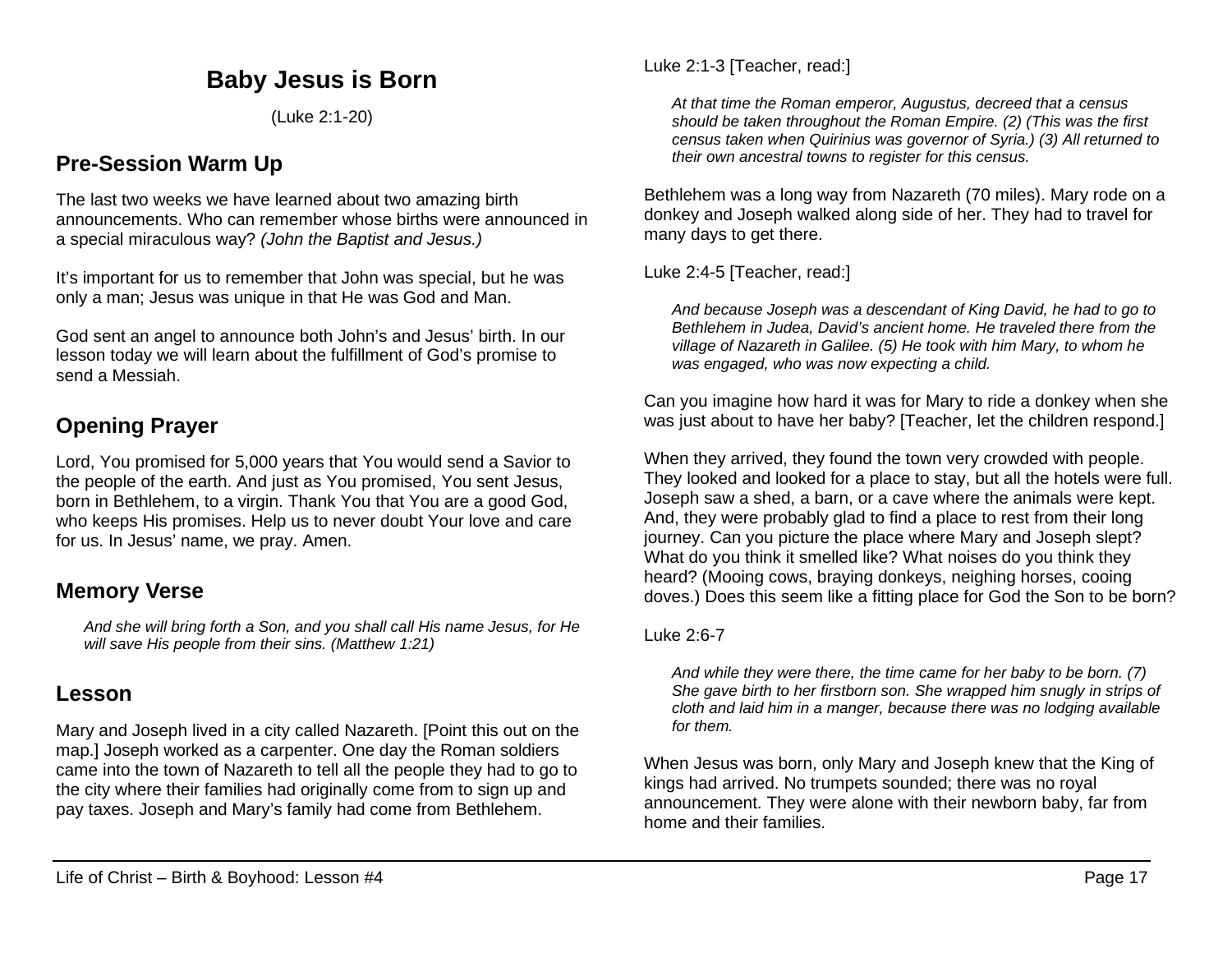Nobody else knew that the greatest event in all history had just taken place! Jesus, the creator of the whole universe (Colossians 1:16), had left the glorious splendor of His home in Heaven and came to earth in the form of a little baby and was born in a stable.

Then, God sent some angels to tell someone else about what had happened!

#### Luke 2:8

*That night there were shepherds staying in the fields nearby, guarding their flocks of sheep.* 

There was a group of shepherds outside the little town of Bethlehem minding their own business, watching their sheep.

I can imagine that the night was really dark. This was hundreds of years before electricity was used for lighting, so there would have been no glow rising from the city lights. The only light that shone that night was the soft moonlight. I bet they could clearly see all the stars in the sky.

Then, suddenly, a bright light pierced the darkness, and the shepherds saw a messenger from God.

#### Luke 2:9

*Suddenly, an angel of the Lord appeared among them, and the radiance of the Lord's glory surrounded them. They were terrified.* 

The angel didn't just appear, it says, "*the glory of the Lord shone around them*!" I don't know exactly what the "glory of the Lord" looks like, but it must have been bright!

Have you ever been visited by an angel? Would you be afraid? This was unlike anything they had ever seen, and it says they were terrified.

#### Luke 2:10-12

*but the angel reassured them. "Don't be afraid!" he said. "I bring you good news that will bring great joy to all people. The Savior—yes, the Messiah, the Lord—has been born today in Bethlehem, the city of David! And you will recognize him by this sign: You will find a baby wrapped snugly in strips of cloth, lying in a manger."*

First, the angel told the shepherds not to be afraid! He wanted to reassure them that this was a good visit!

Then the angel told the shepherds that the Savior had been born! This was fantastic news! God had promised Adam and Eve that He would send a Savior—someone who would come and rescue us from the punishment for our sin. People had been waiting for Him for thousands of years. Wondering and waiting. And, here they were, the shepherds, the first to hear this good news!

Luke 2:13-14

*Suddenly, the angel was joined by a vast host of others—the armies of heaven—praising God and saying, "Glory to God in highest heaven, and peace on earth to those with whom God is pleased."* 

First there was just one angel, then suddenly a large group of angels joined him – "*a multitude of the heavenly host*" it says. This was the armies of heaven. And they were singing praises to the Lord. The shepherds must have been amazed at the sight of the heavenly host! Then the angels left and went into heaven.

#### Luke 2:15

*When the angels had returned to heaven, the shepherds said to each other, "Let's go to Bethlehem! Let's see this thing that has happened, which the Lord has told us about."* 

The shepherds didn't waste a minute. They rushed off to Bethlehem. They knew what they were looking for. They had been told that the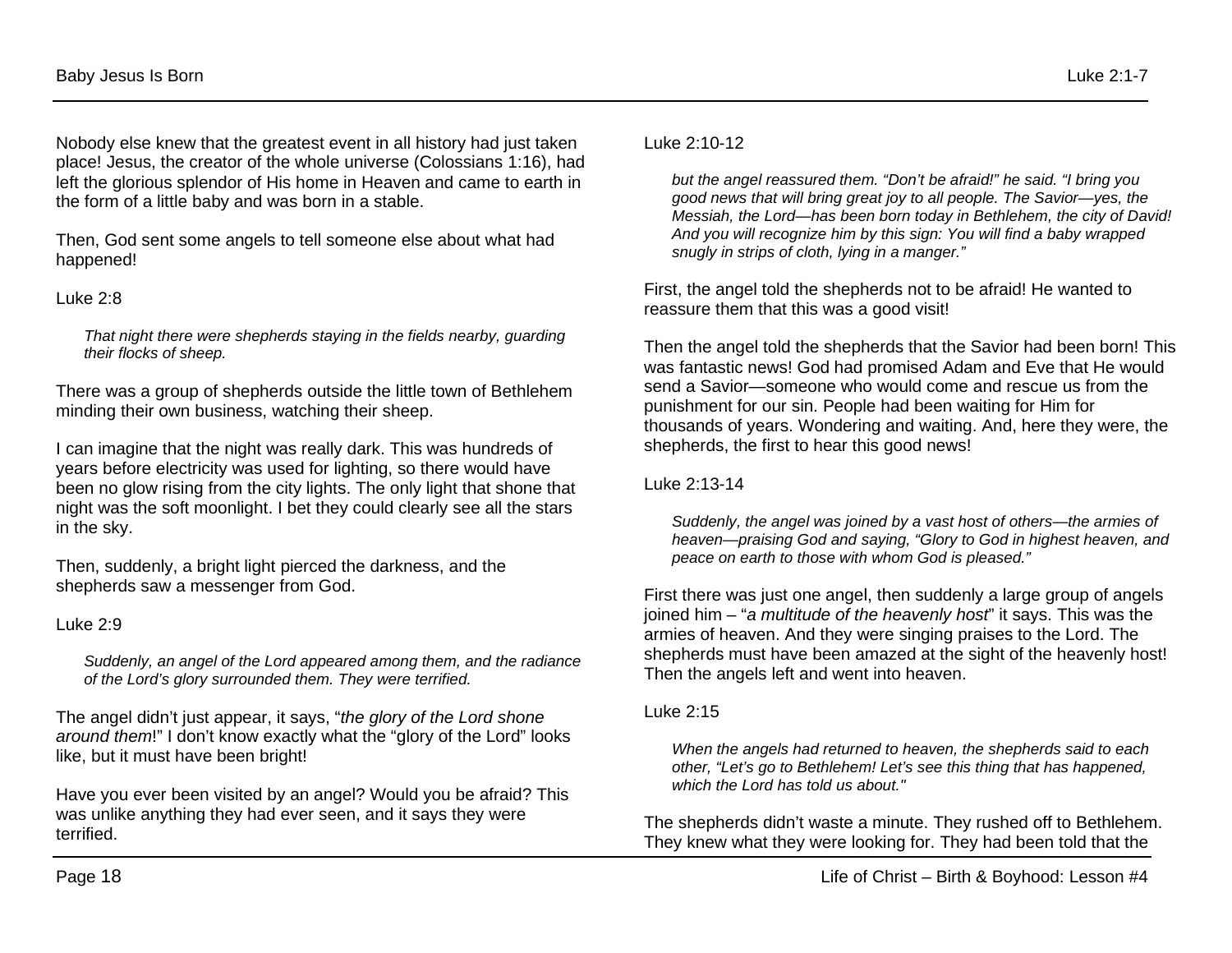Messiah had been born in Bethlehem. So, they knew that the Messiah was a newborn baby! That must have been a wonder to them. And, they knew the baby would be lying in a manger wrapped snugly in strips of cloth. So off they went to look for this new born baby boy.

#### Luke 2:16

*They hurried to the village and found Mary and Joseph. And there was the baby, lying in the manger.* 

I wonder how many places they had to look before they found Him. Did animals all over Bethlehem begin to whinny and bray as the shepherds poked their heads into every stall in every stable until they came to the right one? Did they hear the cry of the newborn baby? I bet they were out of breath when they finally found Him.

#### Luke 2:17

*After seeing him, the shepherds told everyone what had happened and what the angel had said to them about this child.* 

After the shepherds had seen the baby, they told everyone what happened – what the angels had said and what they saw with their own eyes. (*We were out in the field, minding our own business and all of a sudden, an angel appeared*!) They couldn't keep this good news to themselves.

Do you get excited about telling people about the great things about Jesus?

Luke 2:18

*All who heard the shepherds' story were astonished.* 

Everyone who heard the good news was amazed!

#### Luke 2:19

*but Mary kept all these things in her heart and thought about them often.* 

It says, "*Mary kept all these things in her heart.*.." I'm sure she would never forget the miraculous events that had happened to her.

What do you think that Mary was thinking about? She knew that Jesus was the very Son of God. Do you suppose she was wondering how He was going to be the Savior of the whole world? How could my baby have created the whole world?

#### Luke 2:20

*The shepherds went back to their flocks, glorifying and praising God for all they had heard and seen. It was just as the angel had told them.* 

After things settled down, the shepherds had to get back to their sheep. But it says they went back to their flocks, "*glorifying and praising God*". What an incredible night they had.

What do you know about shepherds? Shepherds are people that take care of flocks of sheep. Shepherds in Bible times were not usually very well educated. Being a shepherd was a lowly job. Usually, the youngest member of the family – the least important son – got the job of tending the sheep out on the range.

Shepherds certainly didn't live in luxury; they were low-lifers. They slept on the ground and smelled like sheep. Shepherds were not "important" people like government officials.

Why do you think God chose to announce Jesus' birth to a bunch of shepherds and not to the rulers or the Jewish religious leaders?

God knew that people who thought they were "important" – like the government officials and the religious leaders – probably would not have been willing to bow down to praise even God's own Son.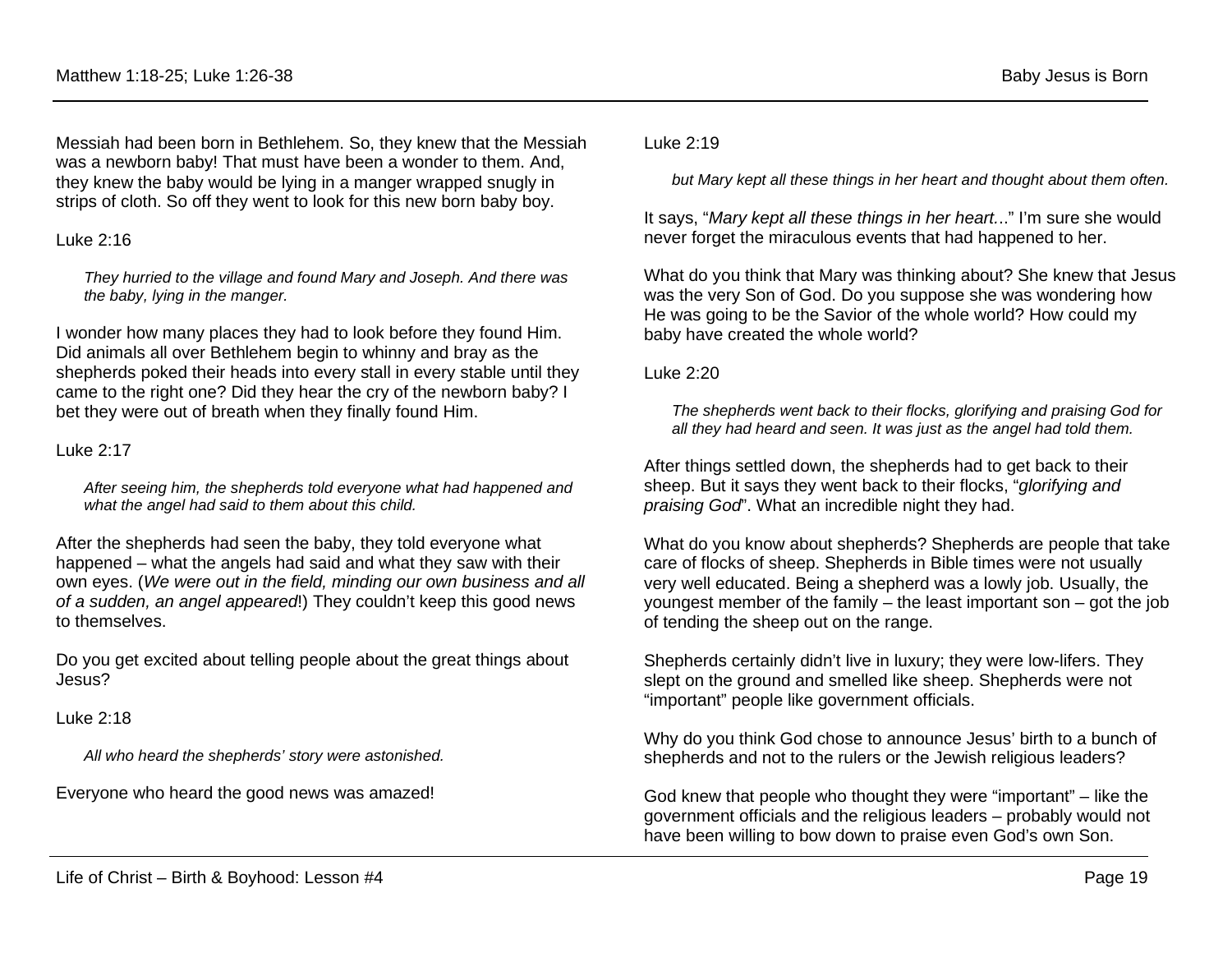God thinks that each one of us is important. He is not concerned about how much education you have or if you have money or a powerful position at your job. He loves each one of us and He wants everyone to worship Him.

Why did God, the Creator of the Universe, leave the glory of heaven and come to earth in the form of a man?

Heaven is a perfect place. God cannot have any sin come into His presence. He knew we couldn't be good enough to come into His kingdom on our own. So, because He loves us so much, He sent Jesus to come to earth so that He could take the punishment we deserve. Jesus did it willingly because he knew it was our only hope of salvation!

Jesus is 100% human and 100% God. As a baby, He got tired, hungry, and thirsty. As He grew up, He played and learned like you do. But, even though Jesus was human, He was never naughty; He never sinned! We know that He was truly human because He actually died on the cross. He was the only perfect person that ever lived or who will ever live.

But we can't forget the fact that Jesus is God (God, the Son). We know He is God because he healed the sick, made the lame to walk and the blind to see and because He rose from the dead.

He was the perfect God-Man, the only one that was perfectly qualified to take our place on the cross.

Let's bow our heads and thank God for sending Jesus to us.

# **Closing Prayer**

Lord, praise You for coming to earth to be our Savior. I pray that each of us would stop and think for minute about what we have been saved from and to give You thanks for coming to earth to save us from the

punishment we deserve for our sins. Thank You for loving us so much. In Jesus' name, we pray. Amen.

# **Learning Activities**

## **Craft Corner**

## *Cone Angel*

#### Items Needed:

- $\frac{1}{2}$  paper plate per child
- Construction paper
- Yellow yarn
- Cotton balls
- Scissors, glitter, glue, markers, stapler

#### Procedure:

- Roll the 1/2 paper plate into a cone and staple.
- Trace the child's hands onto construction paper and cut out.
- Glue hand shape onto the cone for the angel's wings.
- Cut a face out of construction paper and glue to their cone
- Glue the yellow yarn as a halo.
- Stretch the cotton balls and glue them onto the angel
- Decorate the angels as desired.

## **Game Center**

### *Relay Race Memory Verse Activities*

Split children into two groups for a relay race. Cut the memory verse into 8 parts; write each part on a separate piece of paper. Have the children form two lines. The first child runs up and gets a piece of the memory verse out of a lunch sack and tapes it to the wall. He then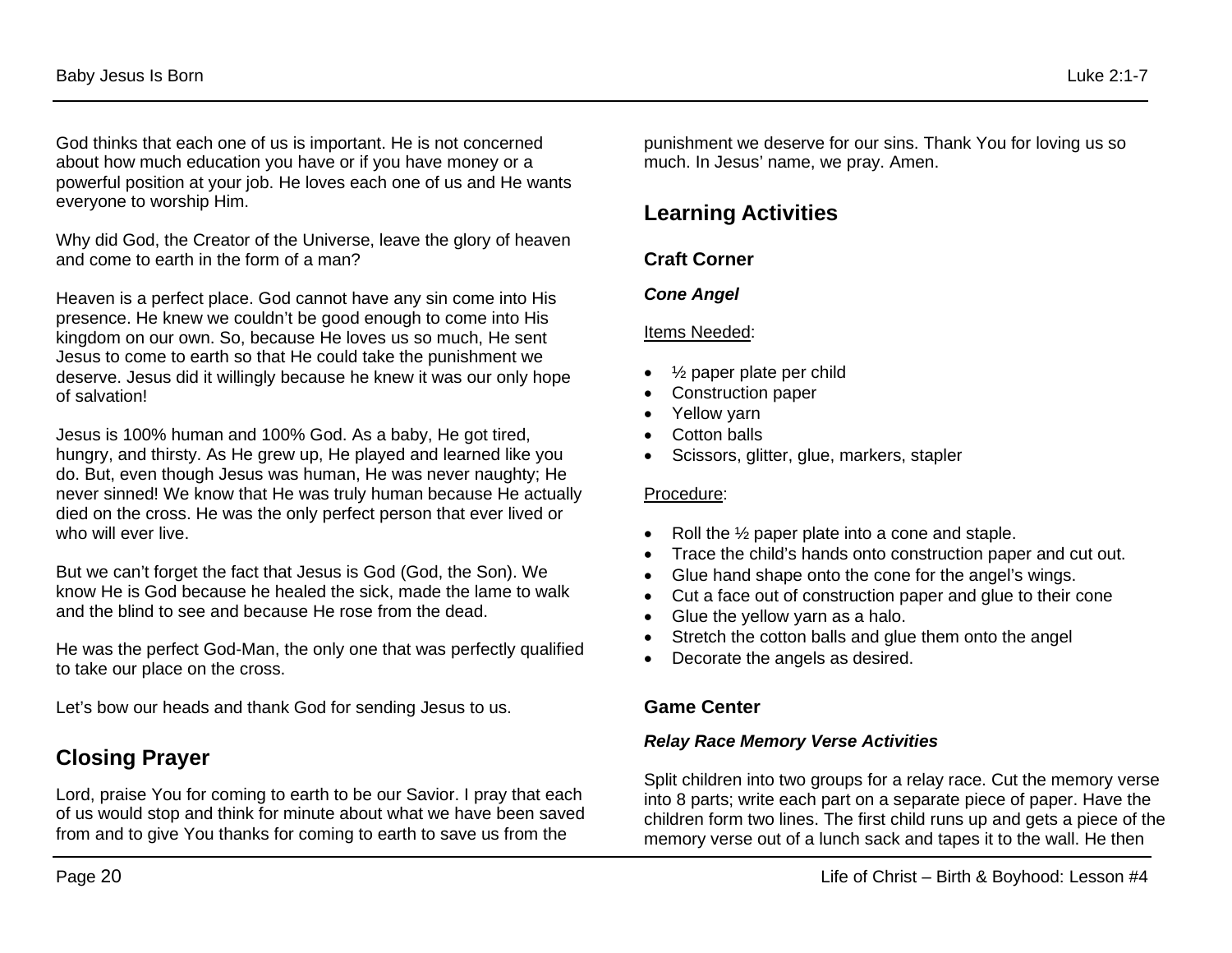runs back to the front of the line and tags the next person on his team to repeat the activity until a team has all the pieces of the verse up on the wall in the correct order.

Or, use the following review questions in a game of your choice:

- 1. What town did Joseph and Mary live in? (Nazareth)
- 2. What did Joseph do for a living? (He was a carpenter)
- 3. Why did Joseph and Mary have to go to Bethlehem? (To pay taxes)
- 4. How did Joseph and Mary travel to Bethlehem? (Joseph walked and Mary rode a donkey)
- 5. Where did Joseph and Mary stay while they were in Bethlehem? (In a stable)
- 6. Why did Jesus come to earth? (To show us how God wants us to act and so that He could take the punishment for our sins)
- 7. How can we know that Jesus is God? (He was born of a virgin, He healed the sick, made the lame to walk and the blind to see)
- 8. How can we know that Jesus is man? (He got hungry, tired, thirsty, etc.)
- 9. Why was the birth of baby Jesus such good news?
- 10. Why did shepherds have to guard their flocks of sheep? (The sheep could get attacked by animals.)
- 11. Why do you think that God chose to announce Jesus' birth to a bunch of shepherds and not to the government officials or Jewish religious leaders?
- 12. Why did the shepherds run to Bethlehem? (To find Jesus)
- 13. What do you think Mary was thinking about when the shepherds found her and the baby Jesus?
- 14. After the shepherds had seen Jesus, why did they tell everyone what happened? (They were amazed at the events! The news that the Messiah had finally come was way too incredible to keep to themselves.)
- 15. Who did the shepherds share the good news with? (Everyone! They didn't just go home and tell their own friends and family.)
- 16. Why do we call Jesus our *Savior*? What has He saved us from? (Everlasting punishment in hell.)
- 17. What great things can you tell people about Jesus? Who will you tell the good news to?
- 18. What are some ways we can glorify and praise God? (Sing songs, write Him a poem or a letter of thanks for coming to earth to save us.)